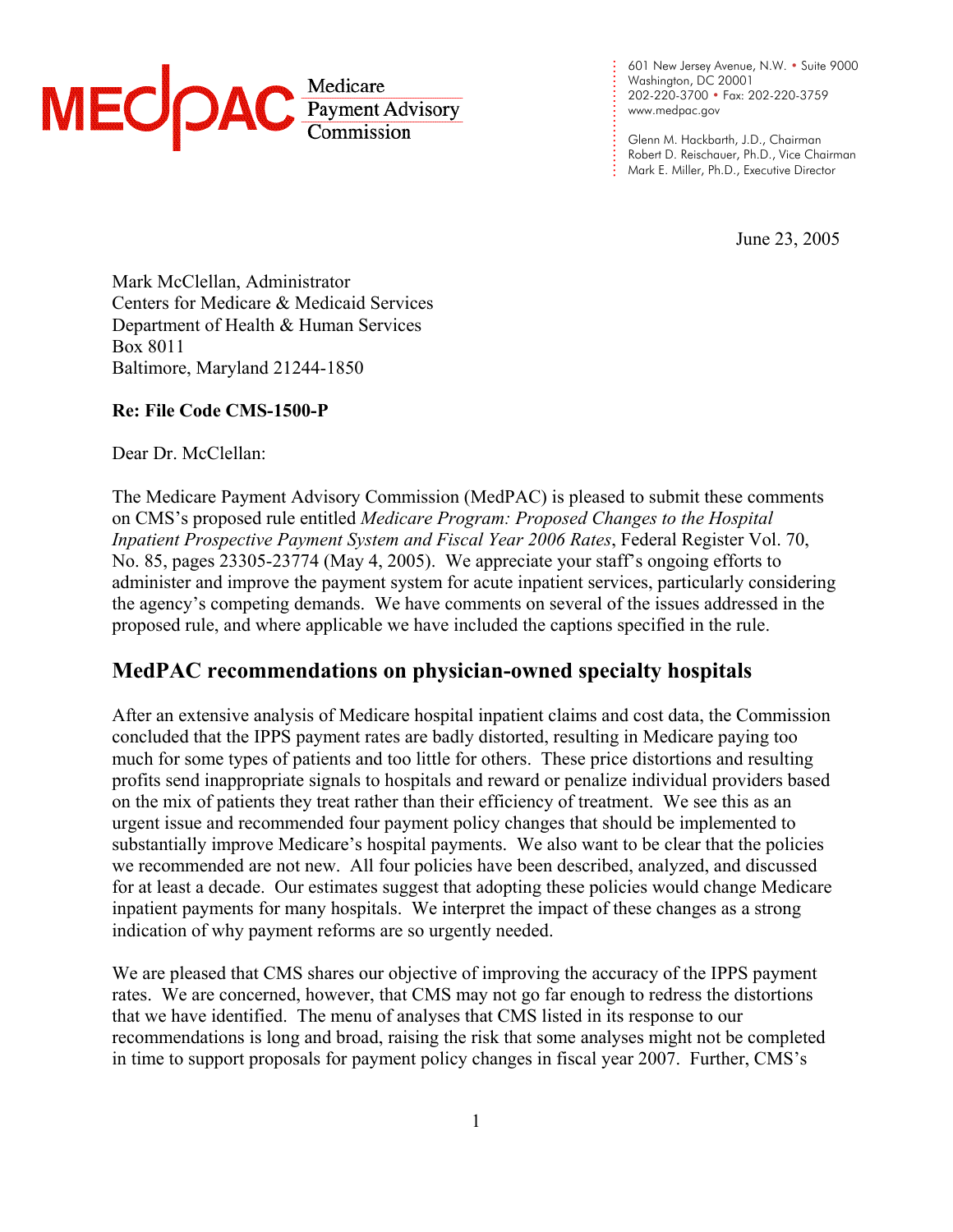responses suggest that it did not fully understand one of our recommendations. We discuss our specific concerns below.

#### **Refinement of diagnosis related groups (DRGs)**

CMS indicates that it expects to make changes to the DRGs to better reflect differences in severity of illness among patients. It then discusses three options that are under consideration.

**Comprehensive review of the comorbidities and complications (CC) list—**CMS proposes to make a comprehensive review and revision of the CC list.<sup>1</sup> This may be a desirable improvement. However, we do not expect that even a major revision to the list would greatly improve the extent to which the IPPS payment rates capture the effects of differences in patient severity of illness.

The CC distinction is based only on the presence or absence of any CC, implicitly assuming that all CCs have equal effects on severity of illness and costs. Even if the CC review process were to correctly identify all secondary diagnoses that significantly affect hospitals' costs, our research and CMS's earlier work have shown that simply distinguishing between patients with and without CCs fails to capture large, predictable differences in costs among patients. Further differentiation is necessary to make the most effective use of information about patients' secondary diagnoses and help to minimize opportunities for hospitals to benefit financially from patient selection.

**Selective review of DRGs—**CMS proposes to review selected DRGs that are overpaid or those with substantial variation in charges per discharge. Focusing on DRGs in which Medicare's payment rates may be set too high would miss the large number of equally problematic DRGs in which payment rates appear to be set too low. Our analysis showed that the problem of differences in relative profitability is widespread among and within DRGs. About two-thirds of the DRGs showed relative profitability ratios that were more than 5 percent higher or lower than the average for all cases in fiscal year 2002. Differences in relative profitability among severity classes within DRGs were often substantially greater than 5 percent. Moreover, using a criterion based on the variation in charges among cases also may not help identify DRGs to revise because most DRGs have substantial variation in charges, partly reflecting unmeasured differences in illness severity among patients.

**Evaluation of alternative DRG systems**—CMS proposes to examine alternative DRG systems, such as the all patient refined DRGs (APR-DRGs), to better capture severity. However, CMS notes two concerns with making extensive changes in the DRGs. First, adopting an alternative system might improve payment accuracy, but it also could substantially alter the distribution of payments among hospitals. As we stated earlier, we interpret the potential redistribution of payments among hospitals as strong evidence that the current payment system is distorted and

<sup>&</sup>lt;sup>1</sup> The CC list identifies secondary diagnoses that qualify as comorbidities (coexisting conditions present at hospital admission) or complications (conditions that develop during the stay) that, when present, affect patient severity of illness and are expected to significantly increase the cost of care.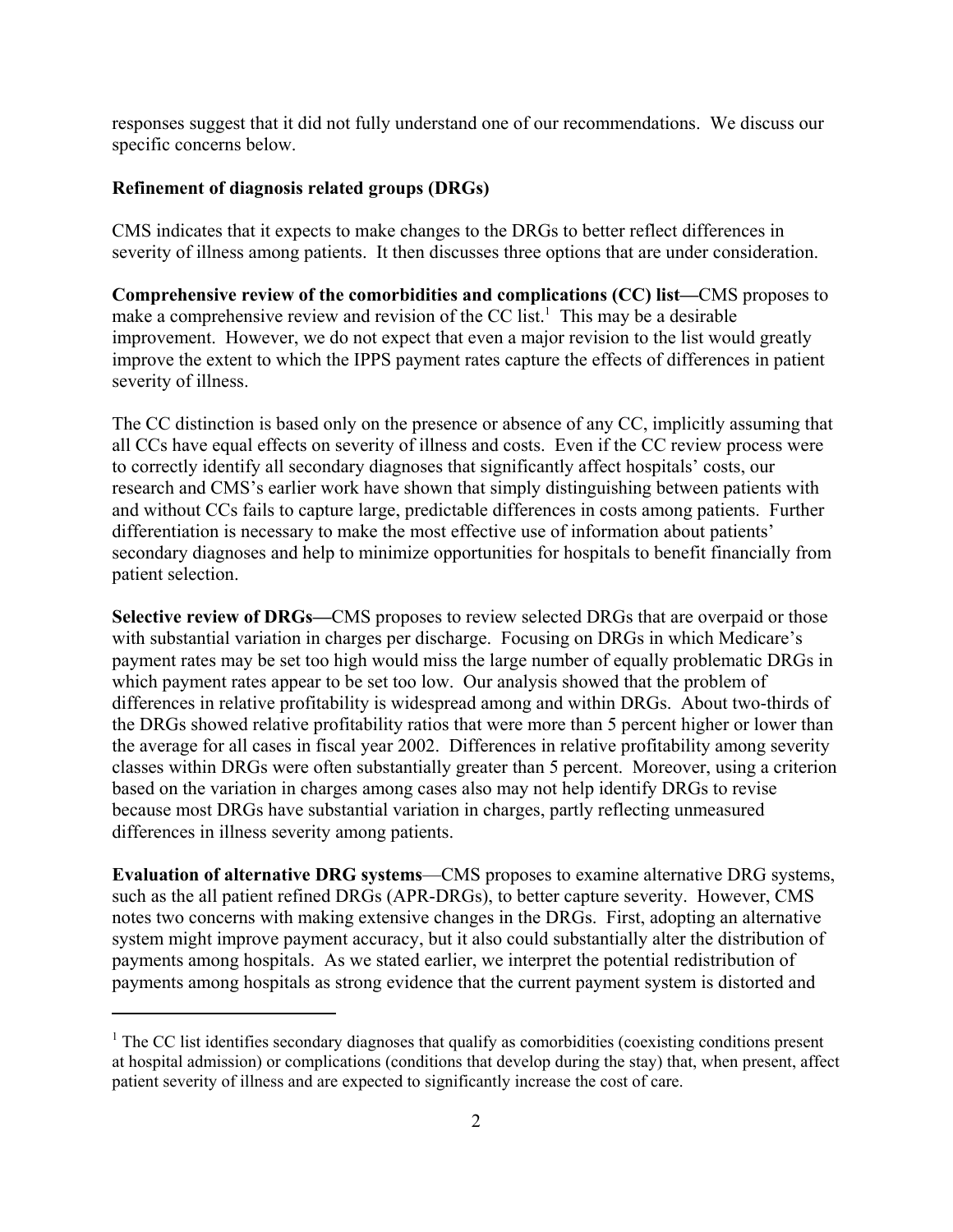that is why our payment recommendations should be adopted quickly. Maintaining the status quo—especially in the face of evidence that some hospitals benefit from distorted payment rates while others are disadvantaged—should not be an objective.

The Commission recognizes that such payment changes can be disruptive to hospitals. Thus, we recommended that the Congress and the Secretary implement our payment policy recommendations through a transitional period so that hospitals do not face abrupt changes in Medicare payments.

CMS's second concern is that significantly expanding the number of DRGs could lead to changes in hospitals' case-mix reporting that may cause inappropriate increases in Medicare payments. We recognized in our report that major DRG refinements will affect hospitals' reporting and coding behavior in ways that could increase Medicare payments. Under the law, the Secretary has discretion to make a prospective adjustment to the national base payment amounts to offset expected increases in payments resulting from changes in hospitals' case-mix reporting. The Secretary also has the means to carry out this policy by using data from reabstracted medical records that are collected in Medicare's quality assurance program. CMS also has other tools to address this problem, such as:

- Excluding from any refined DRG secondary diagnoses (for example, history of cancer) that might be too easily used to overstate a patient's severity of illness and obtain higher payment,
- Issuing guidance to remind hospitals that diagnoses should be reported on the claim only if they materially affect the course of the patient's inpatient care, and
- Monitoring case-mix changes for individual hospitals and using the measured changes to select hospitals for review and audit of medical records and claims.

We will continue to work with CMS as it considers these and other options for mitigating inappropriate increases in payments resulting from changes in hospitals' case-mix reporting.

## **Changing the way CMS sets DRG relative weights**

CMS raises concerns about each of MedPAC's recommendations for improving the accuracy of the DRG relative weights—using estimated costs instead of charges, calculating weights based on the national average of hospital-specific relative values (HSRV), and adjusting the relative weights for differences in the prevalence of outlier payments across DRGs. While we agree that no method of setting relative weights will be perfect, the current method is far from perfect and must be improved.

**Using estimated costs—**CMS notes that cost estimates for services must be derived by applying a hospital's average departmental or other cost-to-charge ratios to the associated service charges it reports on its Medicare claims. Cost measurement errors may occur because hospitals report their costs for departments that include many services with potentially different markups and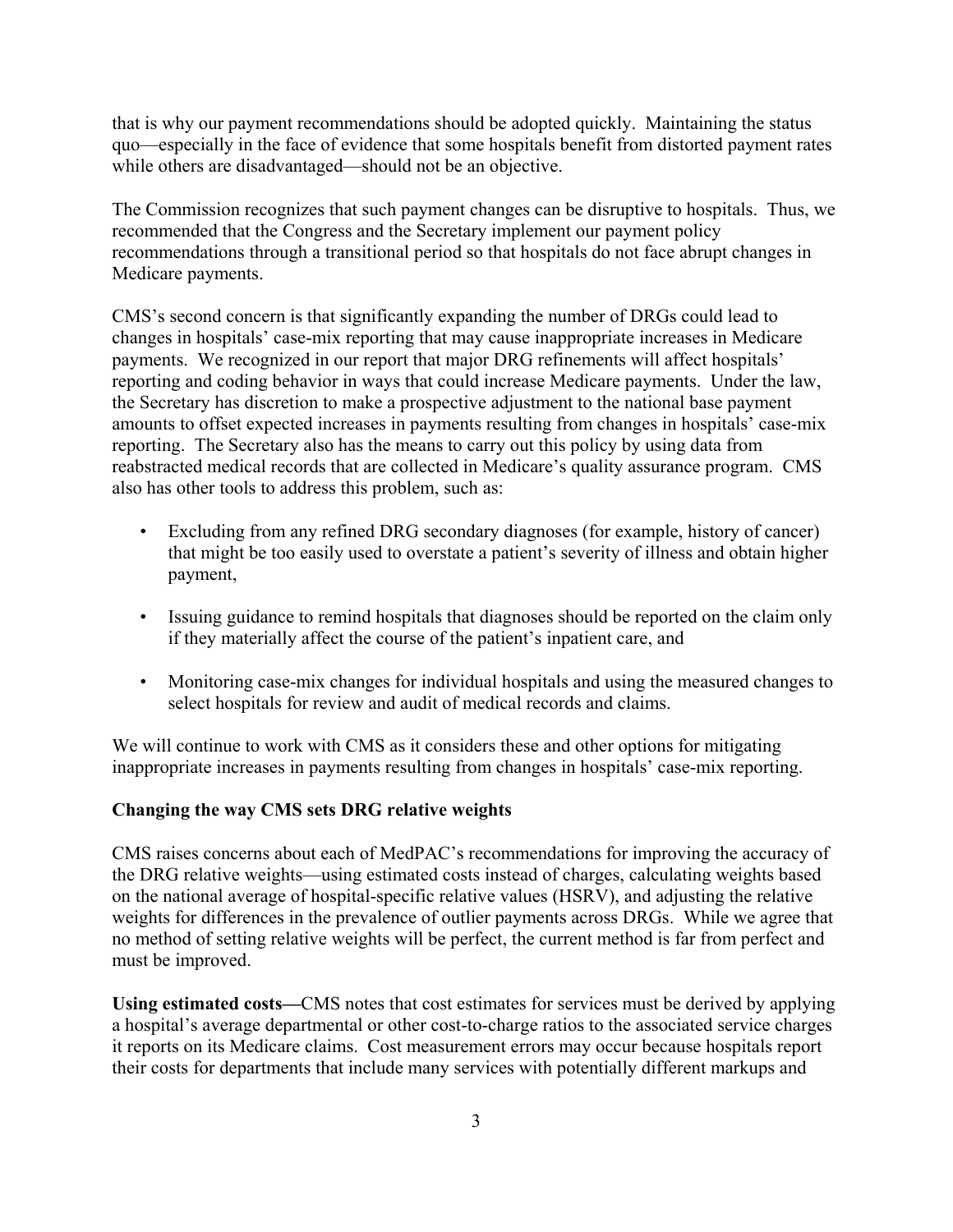hospitals differ in the level of departmental detail in their cost reports. As a result, cost estimates may be biased in certain circumstances.

Both charge-based and cost-based relative weights will contain some error because of hospitals' charge-setting practices and the limitations of available data on accounting costs. We conclude, however, that cost-based weights would better track the true relative costliness of DRGs than charge-based weights because one large, systematic source of errors would be removed.

It is clear that hospitals' charges contain substantial error—as a basis for estimating the relative costliness of services or different types of cases—because hospitals' charge markups are highly varied both among and within hospitals.<sup>2</sup> In our survey of hospitals' charge-setting practices, hospitals told us that they often did not look at costs when they were setting charges.<sup>3</sup> Our analysis of hospitals' claims and cost reports shows that average markup levels differ substantially among hospitals. Further, charge markups show a strong pattern among hospital departments, with relatively low markups for routine and intensive care services and high markups for ancillary departments, such as radiology, operating room, laboratories, and supplies. These differences in markup levels will result in varying amounts of distortion in charge-based relative weights at the DRG level, depending on the mix of services typically used in treatment for patients in each DRG.

The available evidence also suggests that hospitals' markups often differ among services within departments. CMS correctly points out that these differences would introduce errors in cost estimates for individual services because hospitals' departmental average cost-to-charge ratios are too high for some services and too low for others. But mark-ups differing among individual services causes the same problem with charge-based weights. The difference is that in the costbased weights, substantial differences in markup levels across departments are removed, while in the charge-based weights, they are included.

CMS also correctly notes that cost data are not as timely as charges from claims. Thus, estimated cost weights may trail changes in relative costliness more than would charge-based weights. We suggested in our report a method for recalibrating the relative weights that would mitigate the timeliness problem, and reduce the burden of annually re-estimating costs. Under that method, CMS would recalibrate the weights using cost estimates only periodically (for example, every third or fifth year). In each such year, CMS would also calculate charge-based weights and the relationships between the cost-based weights and the charge-based ones. In the intervening years, CMS would use charge-based weights, but adjust them to account for the latest available estimates of the relationship between cost and charge weights.

<sup>&</sup>lt;sup>2</sup> See, for example, "California Hospitals Open Books, Showing Huge Price Differences", Wall Street Journal, December 27, 2004, available at http://online.wsj.com/article/0,,SB110410465492809649,00.html

<sup>&</sup>lt;sup>3</sup> See Worzala, C. and J. Ashby. 2004. Survey of hospital charge-setting practices. Presentation to Medicare Payment Advisory Commission meeting, September 10, Washington, DC. http://www.medpac.gov.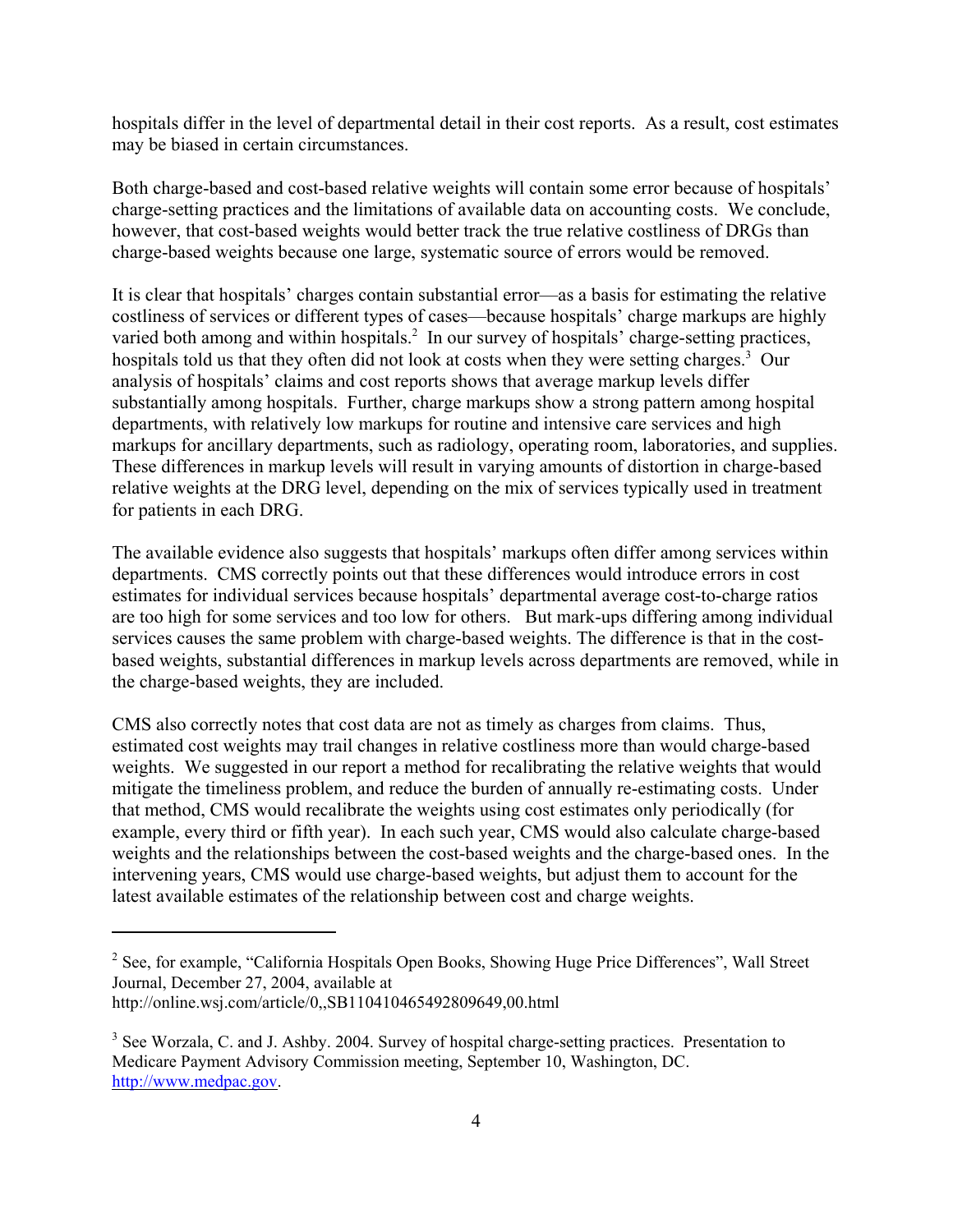**Calculating weights using the national average of hospital-specific relative values—**In the hospital-specific relative value (HSRV) method, relative weights are based on the national average of relative values calculated within each hospital. CMS notes that a 1993 RAND study showed some evidence that charge-based weights calculated by the HSRV method were compressed—undervaluing high-cost DRGs and overvaluing low-cost DRGs. The compression observed in this study, however, may not hold today. The RAND study used sample claims data for fiscal years 1985 through 1989. If we are correctly interpreting the results, the inferred compression in the HSRV weights was not caused by the method itself, but primarily by the pattern of cross-subsidies in charge mark-ups by hospitals that performed the majority of major cardiac surgeries. Charge markups, however, were much smaller 15 years ago than they are today and cardiac surgeries were performed by a narrower group of hospitals. Thus, the same results may not hold with current data or with weights based on the HSRV method applied to estimated costs.

We view the HSRV method as an important adjunct to using estimated costs as the basis for the relative weights. Using estimated costs removes distortions in the relative weights caused by differences in hospitals' markups across departments. But the level of costs still differs, sometimes dramatically, among hospitals. The HSRV method removes distortions that arise because certain kinds of cases (sophisticated surgical DRGs, for example) are treated primarily in high-cost hospitals. The HSRV method addresses this problem by removing the effects on the relative weights of differences in the level of charges or costs across hospitals regardless of their source.

Another way to look at it is that the HSRV method is a more effective way (than the current method CMS uses) of removing the effects on the weights of differences in the level of costs or charges among hospitals. CMS's method—standardizing hospitals' charges—accounts for differences in charges that are presumed to be associated with certain payment factors included in the IPPS:

- Market input price levels as measured by the wage index and cost of living adjustment (applied in Alaska and Hawaii);
- Teaching activity as measured by the indirect medical education (IME) adjustment; and,
- Service to low-income patients as measured by the disproportionate share hospital (DSH) adjustment.

Given the known limitations of these factors (particularly that the IME and DSH adjustments are poorly related to the cost impact of teaching and treating low-income patients), standardized charges or costs are likely to be at least somewhat distorted. But even if this method worked perfectly, standardized charges or costs would still differ substantially across hospitals because of differences in hospital costliness.

**Adjusting the DRG weights for differences in the prevalence of outlier payments—**CMS's discussion of this recommendation suggests some misunderstanding of our proposal. The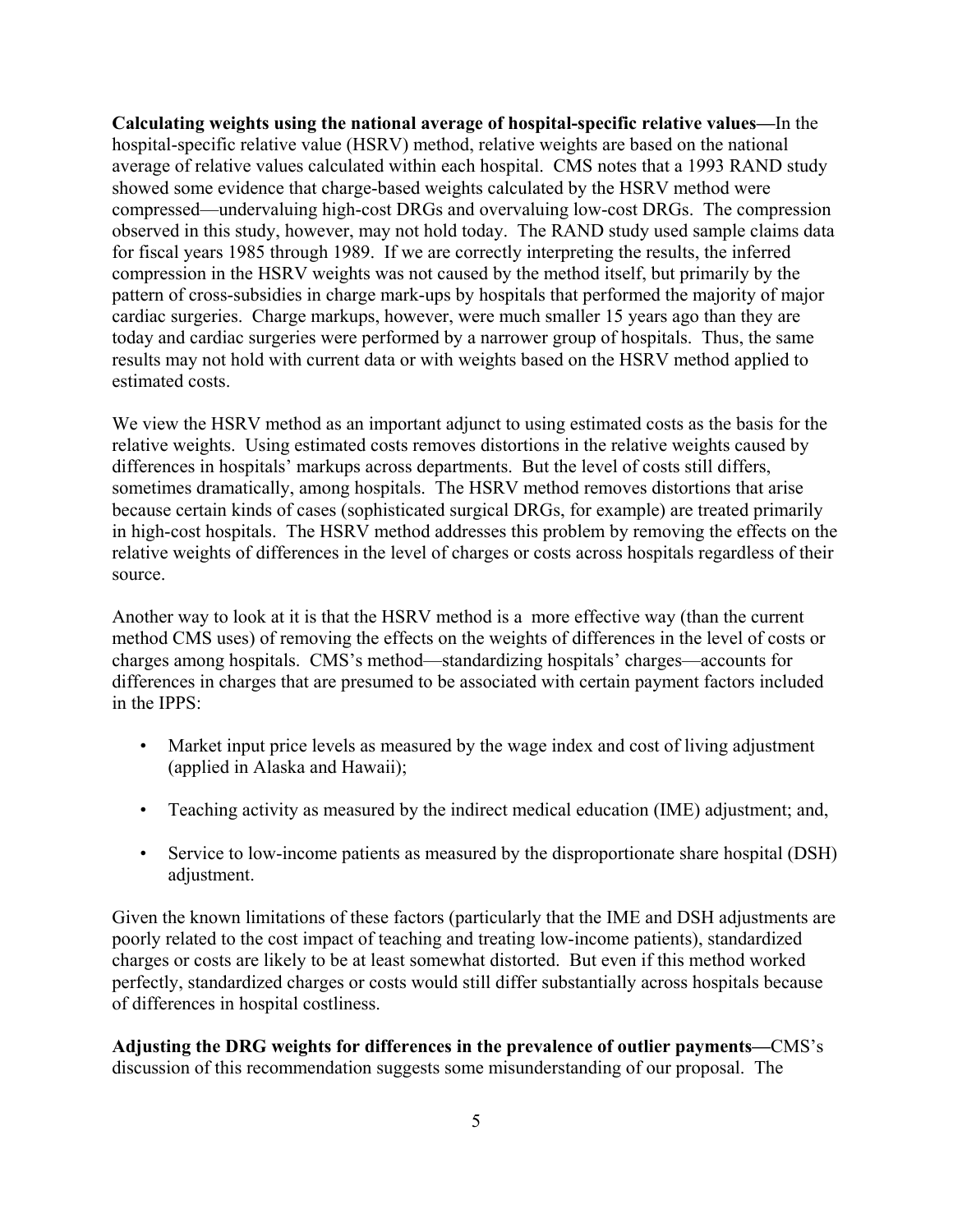Commission recommended that CMS reduce the relative weight for each refined DRG to reflect the estimated prevalence of outlier payments in that category.<sup>4</sup> This policy would replace the current policy of reducing the national base payment amounts by the estimated national average prevalence of outlier payments (5.2 percent), thereby making relative profitability more uniform across DRGs. We determined that removing the current outlier adjustment to the national base payment amounts would require legislation because this adjustment is specifically required in current law.

Under current policy, a single percentage—5.2 percent—is withheld from each DRG payment to form the outlier pool. The policy also calls for a national "fixed-loss" threshold—the amount of loss that any case must exceed to qualify for outlier payments. DRGs with high DRG weights and payment rates tend to have greater variation in costs, making them more likely to meet the threshold and trigger outlier payments. This can lead to differences in profitability across DRGs because DRGs with high weights get more outlier payments than were withheld for them in the outlier pool. DRGs with low weights get lower outlier payments than were withheld.

A related problem is that the high standardized charges for the cases paid as outliers are included in calculating the relative weight for each DRG. Including these very high charges tends to overstate the true relative costliness of typical cases in DRGs that have lots of outlier cases. The overstatement is greatest in DRGs with high weights.

Together, the current policies for financing outlier payments and calculating relative weights create differences in relative profitability among DRGs. These differences in relative profitability, in turn, create opportunities and financial incentives for patient selection and payment inequities among hospitals. Under our recommendation, outlier payments in each DRG would be financed out of the aggregate payments in the DRG. This would reduce the distortion in the relative weights that comes from including the outlier cases in the calculation of the weight and it would correct the differences in profitability that stem from using a uniform outlier offset for all cases. Thus, our recommendation would help to make relative profitability more uniform across DRGs.

#### **Revising the IPPS through a transitional period**

As we mentioned above, the estimated impact of our recommendations suggested to us the need for a transition period to cushion the impact for some hospitals that would face substantial changes in Medicare patient revenues. We also recognize that a transition from one DRG payment system to another might be complicated. We will continue to work with CMS to develop ways to mitigate the complexity and burden of a transition mechanism.

<sup>&</sup>lt;sup>4</sup> Prevalence of outlier payments is measured by the proportion that outlier payments represent of DRG payments: outlier payments divided by the sum of regular DRG payments plus outlier payment (excluding IME and DSH payments).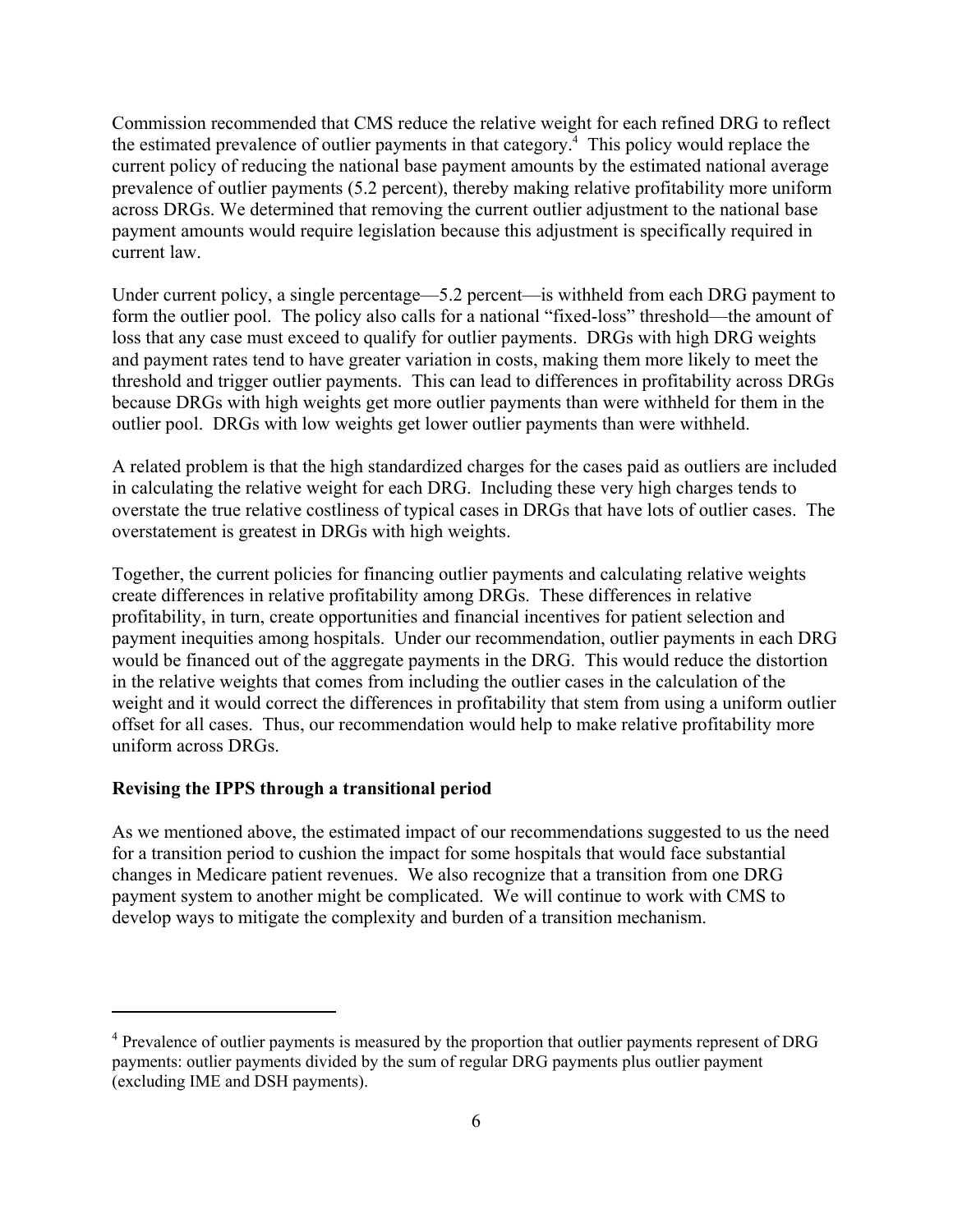# **Critical access hospitals**

On the issue of allowing critical access hospitals (CAHs) to relocate, the rule should provide CAHs with the flexibility to build a new facility within the same community when rebuilding is the most economical option.

The proposed rule states that a CAH will lose its necessary provider status (and cost-based reimbursement) if it relocates to a new location (defined as being more than 250 yards from its current site) unless the new building fulfills all of the following criteria:

- meets the same necessary provider criteria that were in place when the hospital became a CAH;
- serves the same service area;
- improves access to care; and
- was in the process of being developed prior to December 8, 2003.

The last of the four criteria will prevent virtually all CAH relocations that were not underway in 2003. Due to these criteria, a CAH may choose to remodel an aging facility even when building a new facility would be less expensive—just to retain cost-based reimbursement. In addition, the criteria for serving the same service area and improving access appear somewhat vague and cumbersome to administer.

We suggest that CMS adopt alternative criteria for relocations—that the new CAH building must be located:

- within 2 miles of the current location; or
- within 5 miles of the current location provided that the nearest hospital is more than 15 miles away.

These two alternative criteria would require the CAH to continue serving the same community and prevent it from moving significantly closer to another hospital's core market area. The criteria would be much simpler to administer and yet would provide enough flexibility so that hospital boards can find a suitable site for a new facility when new construction is more economical than renovation.

# **Low-volume hospital payment adjustment**

By applying the same percentage adjustment to all hospitals qualifying as low-volume providers, CMS's low-volume adjustment may pay hospitals treating similar numbers of patients quite differently. We believe that a continuous adjustment (that is, one with an adjustment rate that declines as volume increases) would work better, but because few PPS hospitals are receiving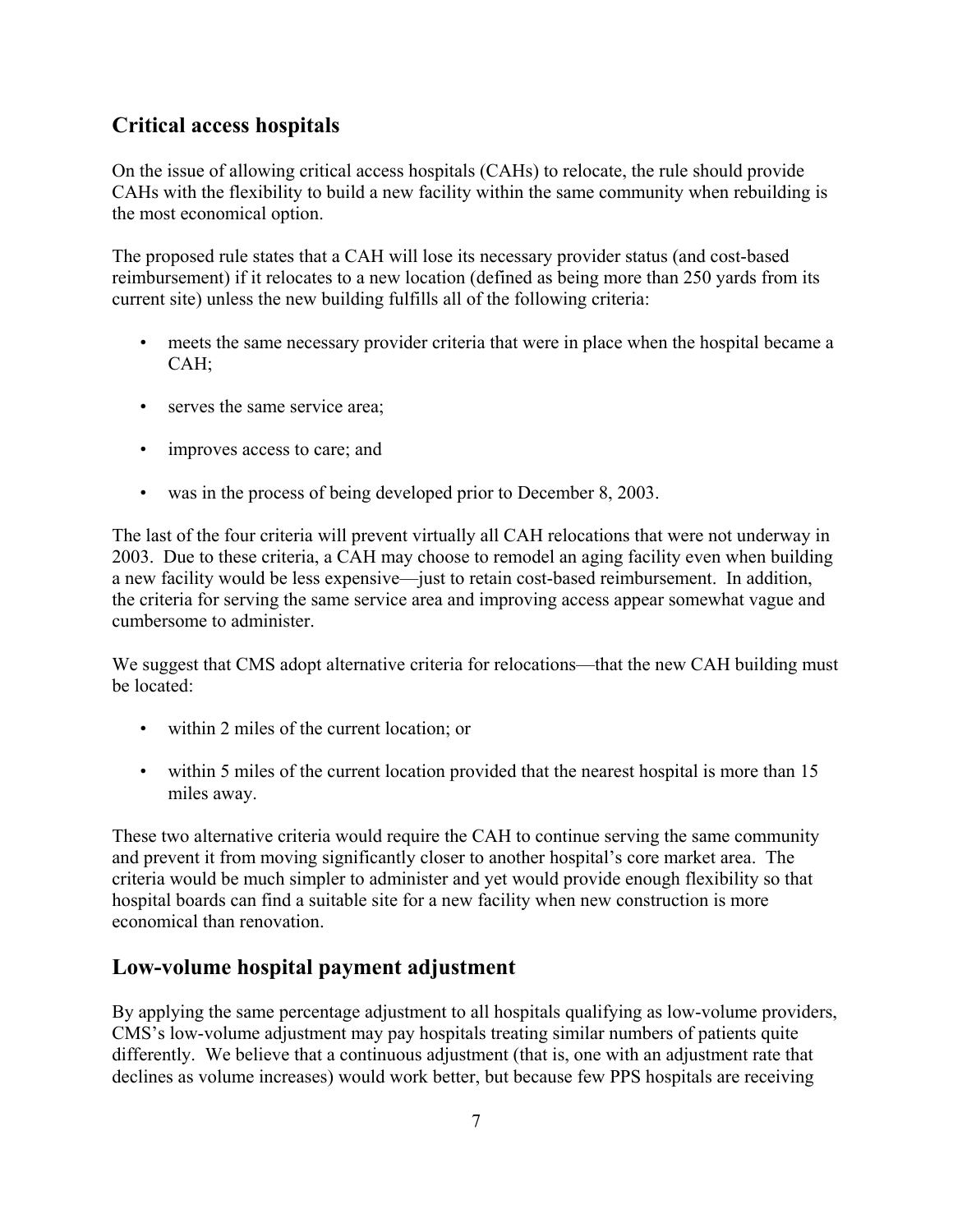this payment adjustment, we acknowledge that developing a new payment formula will not be CMS's highest priority in the coming year.

The MMA requires CMS to develop an empirically justifiable adjustment formula based on the relationship between hospitals' costs per discharge and volume of discharges. Based on the results of a multivariate analysis, CMS last year adopted a 25 percent adjustment for all hospitals with fewer than 200 all-payer discharges. This year CMS updated its analysis of the effect of discharge volume on Medicare costs per case and also estimated the impact of volume on Medicare inpatient margins. Based on these analyses, the agency proposes to continue the formula adopted last year and to again reevaluate the adjustment based on updated data next year.

The low-volume adjustment should be based on the empirically established relationship between the number of all-payer discharges and Medicare cost per discharge. Reliance on margins analysis appears to have caused CMS to structure the adjustment such that all hospitals below the size threshold receive the same 25 percent adjustment while those above the threshold receive no adjustment. This payment "cliff" would create highly inequitable payment for a hospital with just over 200 discharges compared with one with just under that number, as well as extreme payment changes from one year to the next for a hospital whose discharge volume averages in the neighborhood of 200 discharges. We strongly suggest that CMS adopt a simple linear formula that starts with a 25 percent adjustment at the hypothetical level of one discharge and phases out at some point beyond 200 discharges. This structure, however, should not increase the aggregate level of spending CMS proposes in its NPRM.

It is not necessary to update the analysis and the formula for the low-volume adjustment every year. Measurements of the effect of volume differences on unit costs are sensitive to changes in sample size, and the number of hospitals available for analysis has been dropping steadily due to conversions to the critical access hospital program. The adjustment should reflect the long-term relationship between volume and costs, which should not change significantly from year to year.

## **Wage index**

CMS computes a hospital wage index to adjust Medicare payments for differences in underlying wage levels across the country. A value is computed for each metropolitan statistical area (MSA) in the country and another value for all counties not in MSAs in each state. For 2006, CMS proposes few major changes from 2005 policy. We comment on two policies below.

#### **Occupational mix adjustment**

CMS proposes continuing policy from 2005, which uses a blended wage index—10 percent adjusted for occupational mix and 90 percent unadjusted. It also states that ". . . for future data collections, we would revise the occupational mix survey to **allow** hospitals to provide both wage and hours data for each of the employment categories. . ." We support collecting wage as well as hours data—doing so could make the calculation of skill mix and adjustment of hospitals' average hourly wages more straightforward and accurate, as we observed last year.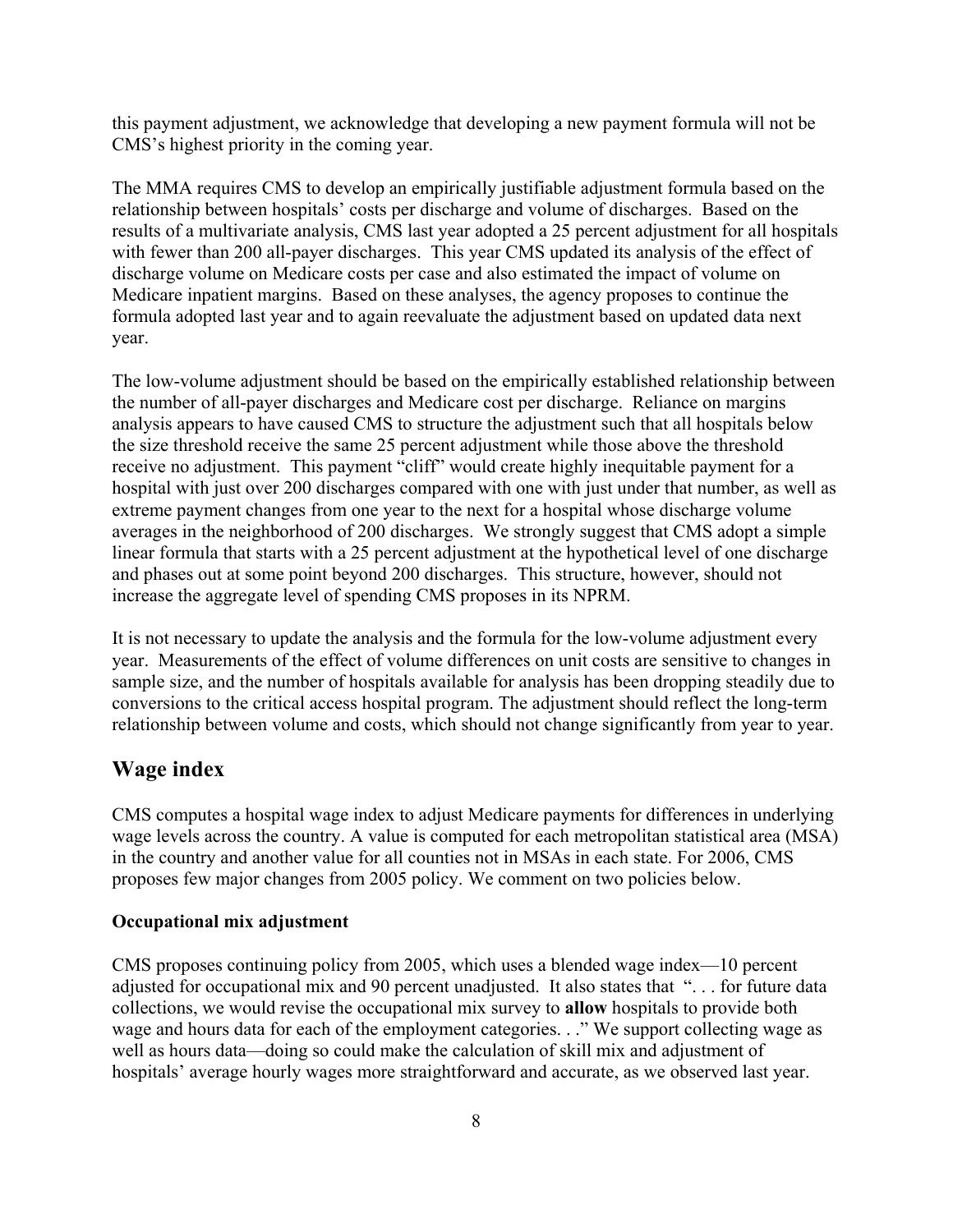Therefore, we suggest that CMS require—not allow—hospitals to provide both wage and hours data.

#### **Exclusion of critical access hospital wage data**

CMS does not now collect wage data from critical access hospitals (CAHs), and excludes historical data for hospitals now classified as CAHs from wage index calculations. We continue to believe that CAHs should be included in the wage index.

The wage index should ideally reflect the market labor compensation rates faced by all providers offering similar services and employing similar occupations as hospitals covered by Medicare's inpatient and outpatient PPSs. CAHs are similar in these respects to other small rural hospitals, and in many cases they are located close enough to hospitals remaining under prospective payment to compete for the same workers. With five hundred hospitals converting to CAH status in just the last three years, CAHs now dominate the rural labor market in a number of states. In these cases, data from CAHs may become critical to obtaining an accurate representation of rural wage levels, and it is important to remember that this representation determines payments for several other types of providers (skilled nursing facilities, home health health agencies, ambulatory surgical centers, inpatient rehabilitation facilities, and long-term hospitals) in addition to acute care hospitals. Because there is a long lag between when wage and hours data are collected and when they can be reflected in the wage index, CMS should begin to collect the required data from CAHs this year.

## **Hospital market basket**

Section 404 of the MMA requires CMS to revise the market basket weights and the labor share in the market basket to reflect the most current data available more frequently than once every five years. CMS's past practice has been to monitor the appropriateness of the market basket every year and to rebase and revise the index when necessary. CMS's analysis shows that updating the weights more frequently than every five years would make only small differences in its market basket forecasts, and some of the data used (specifically, data from the Bureau of Economic Analysis) are only available on a five-year cycle. Consequently, the Commission concludes that updating the weights more often than once every five years is unnecessary and potentially counterproductive.

Rebasing the market basket requires CMS to devote a significant amount of resources. Given how stable the market basket numbers remain under different base year weights, it seems unproductive for CMS to rebase more often than every five years. In fact, the four-year rebasing schedule CMS proposes could make the market basket weights even more out of date due to the timing of the BEA data. For example, rebasing in a given year could dictate use of old data for the weights that will apply for the next four years, while waiting one more year to rebase would allow much newer data to be used for three of those four years.

In the Commission's view, CMS should rebase the hospital market basket in years that new BEA data become available, combining these data with the most recent Medicare cost report data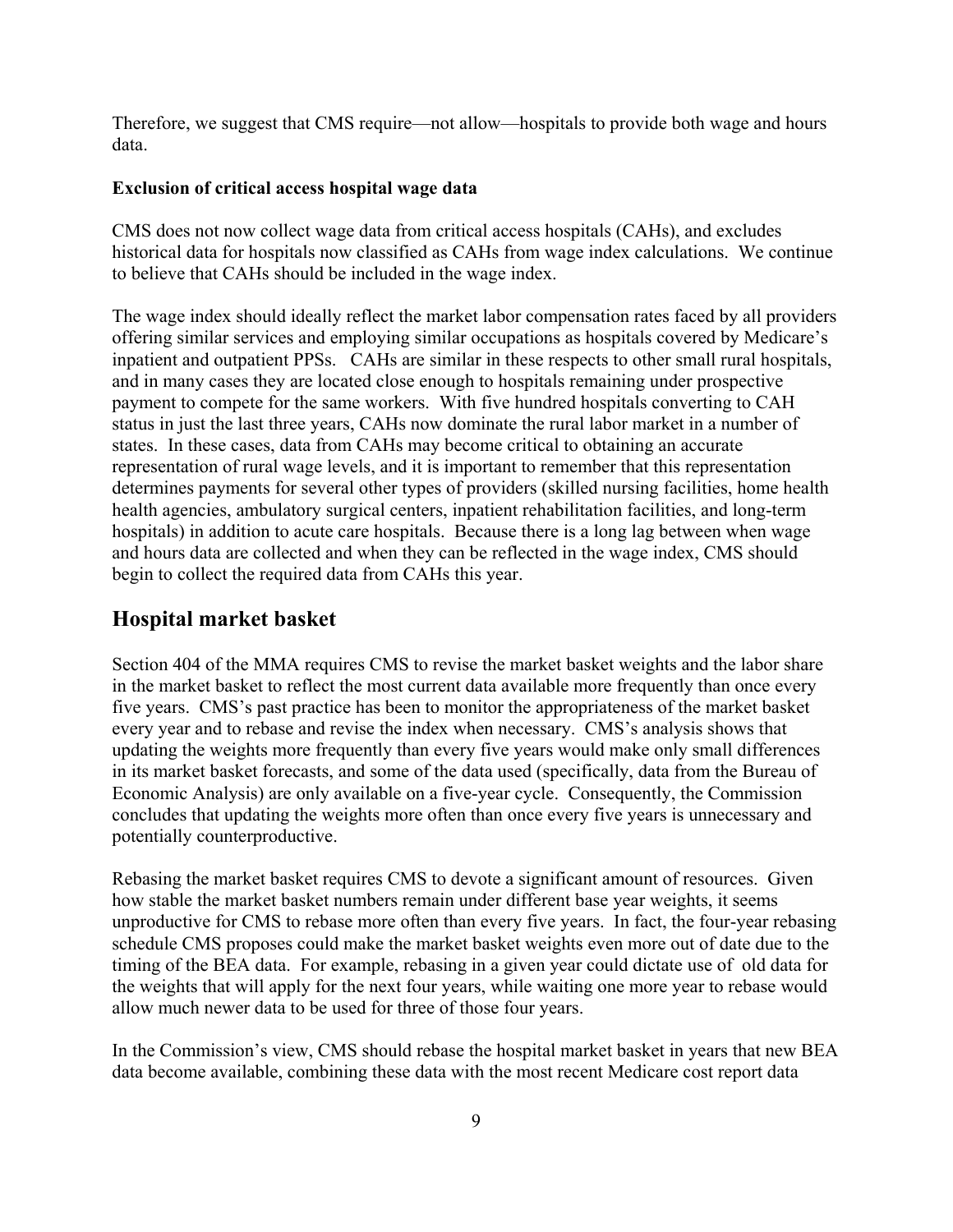available at that time. This essentially means that market baskets would be rebased every five years, unless CMS found some other compelling reason to either revise or rebase the market basket sooner. The Secretary should propose legislation to repeal Section 404 of the MMA requiring the more frequent updating of the market basket.

## **Hospital quality data**

In the MMA, the Congress directed CMS to reduce hospitals' update for services covered by the acute inpatient PPS by 0.4 percent if they fail to report information on the quality of patient care provided to Medicare beneficiaries. MedPAC supports the concept of the Medicare program obtaining more information on quality of care from providers, including hospitals. In our March Report to the Congress this year, we recommended that the Congress establish a quality incentive payment policy for hospitals, and this type of reporting helps build the infrastructure to implement such a program. However, Medicare should not have to financially reward or penalize providers based on whether they report data. It is reasonable for Medicare to expect, as a condition for receiving payments, that information on the quality of care be provided to beneficiaries and the program.

Nonetheless, any system for reporting quality data must ensure that Medicare is able to obtain the best and most useful information possible on hospital quality. Pursuant to that goal, we comment on CMS's proposal for ensuring the reliability of the quality data hospitals report and we suggest that this rule provides an opportunity to require hospitals to report additional data on the hospital claim form that are needed to support quality improvement initiatives.

## **Ensuring the reliability of quality data**

For fiscal year 2005, the first year of mandated reporting, CMS required only that hospitals submit data for the 10 specified quality indicators covering the first quarter of calendar year 2004 by no later than August 1, 2004. For fiscal year 2006, CMS is proposing that hospitals must continuously submit data for the 10 measures on a quarterly basis, achieve an 80 percent reliability score on a chart-audit process, and have at least two consecutive quarters of data published.

We support CMS's efforts to review the data submitted through a chart audit process and to impose stringent standards for data accuracy. Data meeting high standards of completeness and accuracy will be essential to their use in a pay for performance system. We are concerned that a sample of five charts for each hospital may be insufficient to accurately establish the reliability of the data individual hospitals submit. But we plan to wait until the Government Accountability Office completes its analysis of the reliability of the quality data submitted to date before we consider the need for more specific comments on CMS's procedures.

## **Improving quality data**

This rule provides an opportunity for CMS to implement another Commission recommendation that would greatly expand Medicare's ability to measure the safety of hospital care using